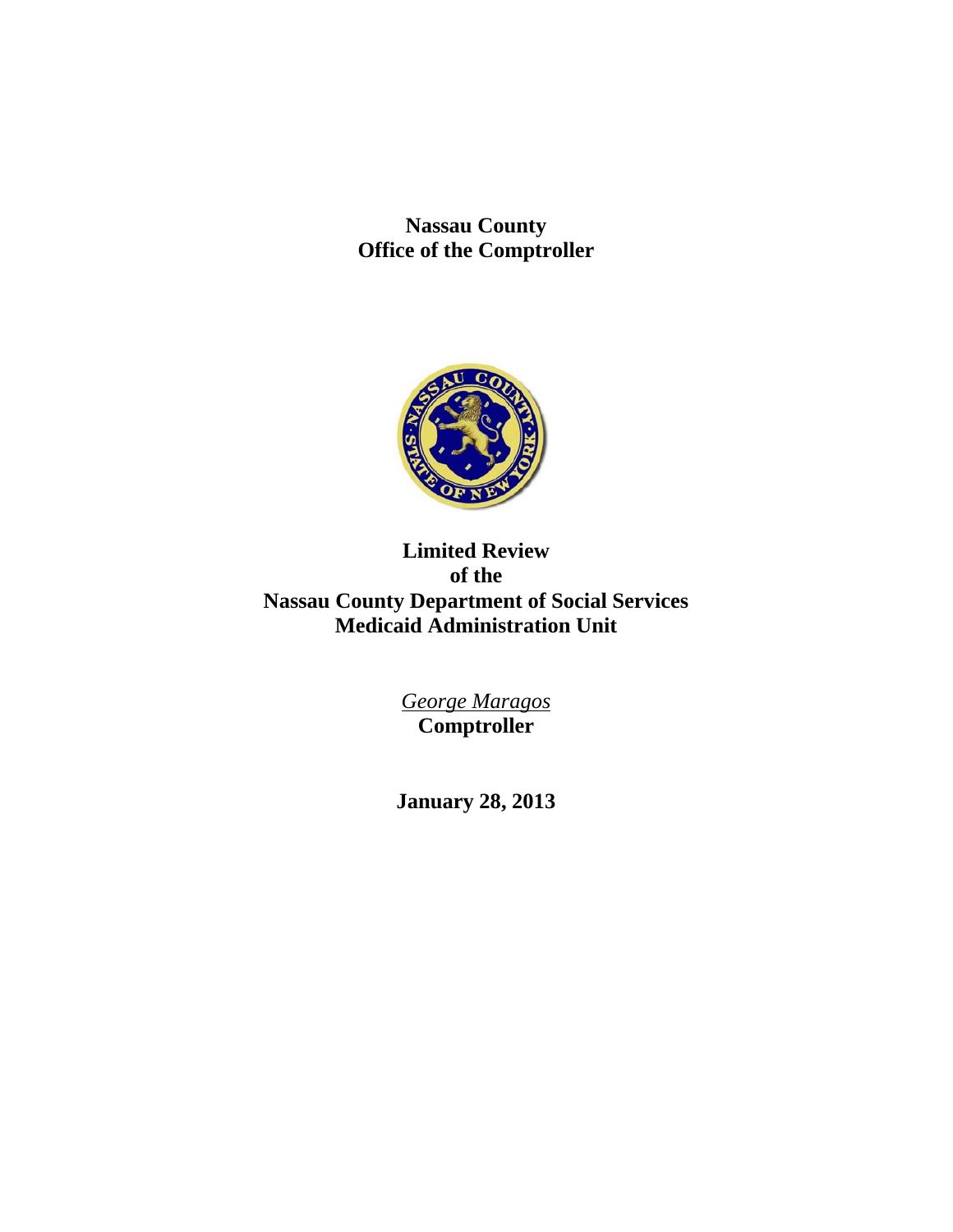# *NASSAU COUNTY*  OFFICE OF THE COMPTROLLER

# **Hon. George Maragos**

*Comptroller* 

Francis X. Moroney *Chief Deputy Comptroller* 

Joy M. Watson *Deputy Comptroller for Audit and Special Projects* 

Christopher Leimone *Counsel to the Comptroller* 

Jostyn Hernandez *Director of Communications* 

#### Audit Staff

JoAnn Greene *Director of Field Audit* 

Louis Grimaldi *Senior Project Manager* 

> Bebe Belkin *Field Auditor*

Vincent Abbatiello *Assistant Director of Field Audit* 

> Ellen Misita *Field Audit Supervisor*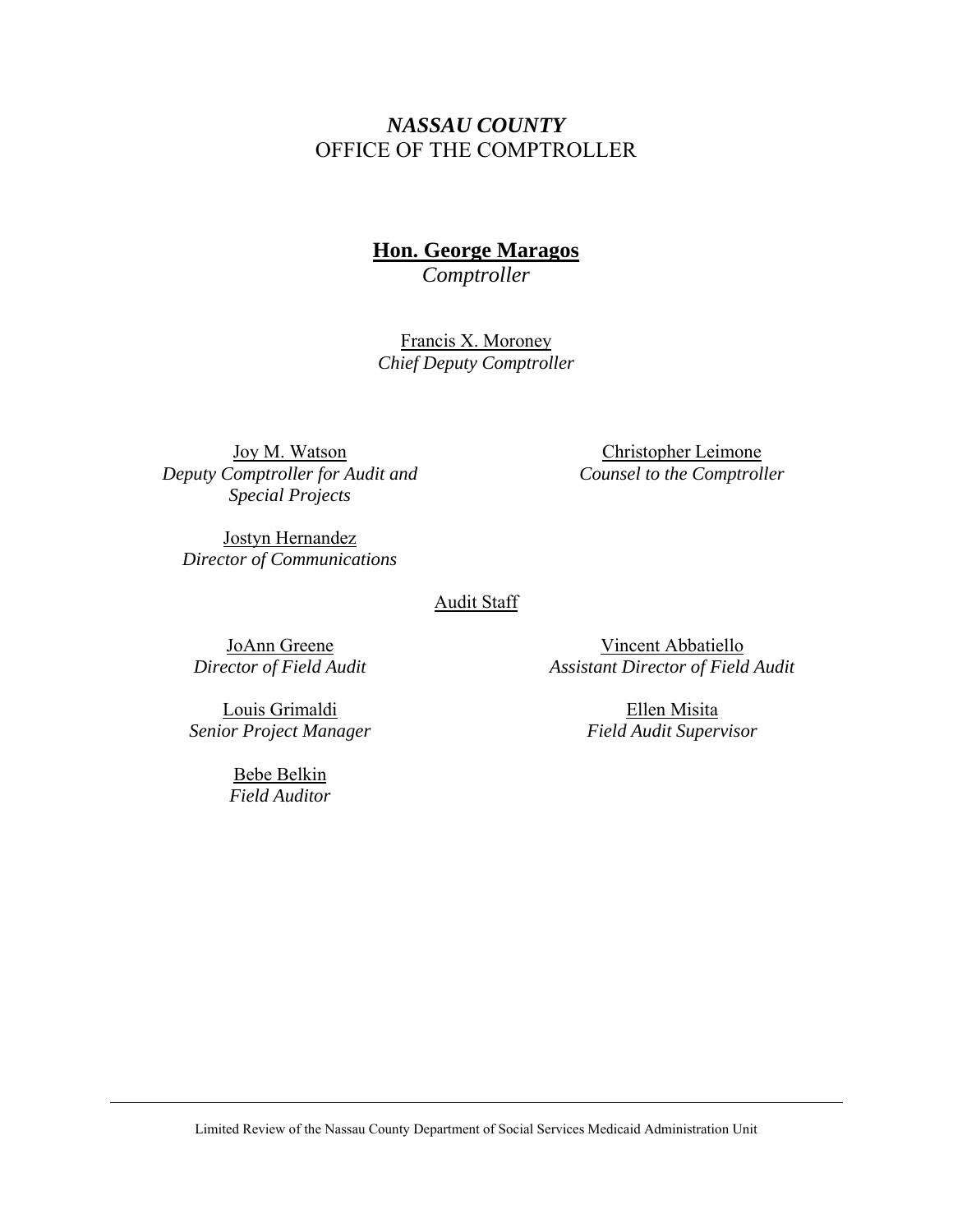## **Introduction**

Total Medicaid in Nassau County costs taxpayers about \$1.7 billion per year. The County's portion of this federal, state, and local program is about \$221 million. The New York State ("NYS") Health Department administers this program with the assistance of the counties, which are primarily responsible for eligibility determinations

## **Background**

 $\overline{a}$ 

As of May 2010, in anticipation of healthcare reform, the NYS Department of Health eased Medicaid eligibly documentation standards. Our audit tests Nassau County's Department of Social Services Medicaid Unit's adherence to the NYS standards and noted the following findings.

# **Summary of Significant Findings:**

- Medicaid determinations were not made by DSS within the required NYS guidelines. In 2010, the Medicaid Unit made Medicaid eligibility determinations for 23,183 cases that it opened. For 2,482 cases or 10.7% of the cases, the determinations were made over 45 days after the applications were received. For 582 cases or 2.5% of the cases, the determinations were made after 90 days.
- Residents that moved out of state were still covered. We identified thirteen cases where the recipient continued to receive benefits after they left New York State. Total benefits amounted to \$29,315. The benefits were in the form of insurance premiums for Managed Care Plans that the Medicaid Unit enrolled the recipients in.
- Income is difficult for DSS to verify. We identified one case that had inconsistencies and did not have adequate documentation explaining income. The case involved a 43 year old female residing with her father.
- DSS failed to save money by dis-enrolling Medicare recipients. An audit of the DOH's Medicaid Program by the NYS Office of the State Comptroller ("OSC")<sup>1</sup> found that Nassau County would have saved \$959,306 by paying the recipients' coinsurance and deductible amounts rather than having paid their Managed Care premiums.
- Some recipients had multiple identification numbers. An OSC audit<sup>2</sup> found that statewide, 9,848 recipients were enrolled into Medicaid with multiple identification numbers costing \$17.3 million.

<sup>&</sup>lt;sup>1</sup> "Unnecessary Managed Care Payments for Medicaid Recipients with Medicare", New York State Office of the State Comptroller, audit report 2010-S-75, April 2012.<br><sup>2</sup> "Inappropriate Medicaid Payments for Recipients with Multiple Identification Numbers and No Social Security

Numbers", New York State Office of the State Comptroller, audit report 2010-S-29, July 2012.

Limited Review of the Nassau County Department of Social Services Medicaid Administration Unit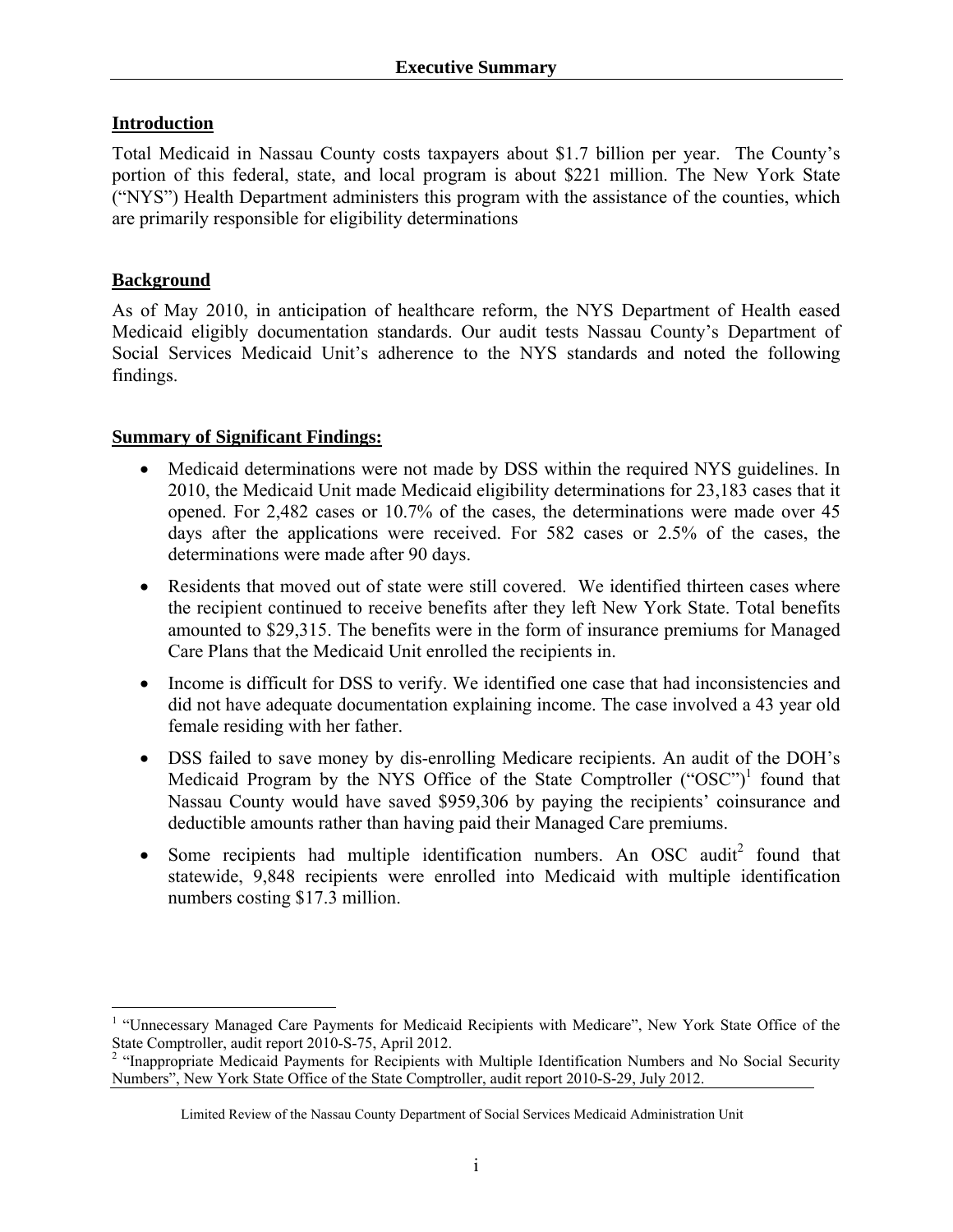#### **Summary of Significant Recommendations:**

The Medicaid Unit should:

- A.) file disenrollment forms and obtain refunds due from insurance carriers in a timely manner for clients that have moved out of state.
- B.) review all required documentation for inconsistencies regarding income and shelter expenses before determining client eligibility for Medicaid benefits;
- C.) make every effort to ensure that eligibility for all cases is determined within the 45 or 90-day limits required by state law;
- D.) ascertain why Medicare eligible recipients were not dis-enrolled from the Medicaid Managed Care Plans; and
- E.) take steps to minimize the potential for the issuance of multiple identification numbers to the same recipient, including using the appropriate WMS reports and online tools.

**\*\*\*\*\*** 

The matters covered in this report have been discussed with officials of the Department of Social Services Medicaid Administration Unit during this review. On December 4, 2012, we submitted a draft report to the Department of Social Services for its comments. The Department of Social Services' comments and our responses to those comments are included as Appendix B to this report.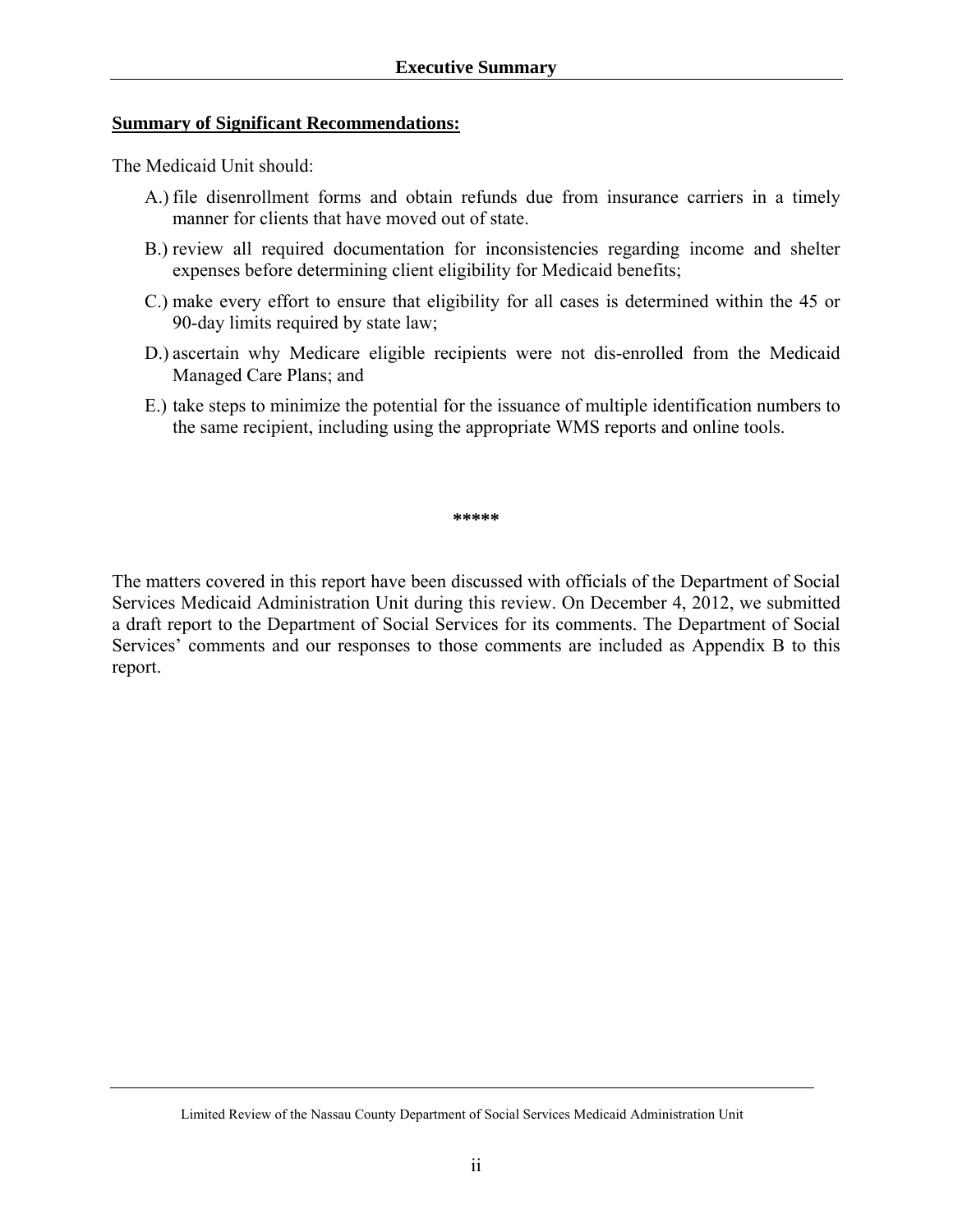|                                                                                            | Page |
|--------------------------------------------------------------------------------------------|------|
|                                                                                            |      |
|                                                                                            |      |
|                                                                                            |      |
|                                                                                            |      |
| Thirteen Out of State Medicaid Recipients Were Still Receiving Benefits3                   |      |
| The Medicaid Unit Met State Standards with Regard to Income Documentation 3                |      |
| The Medicaid Unit Did Not Make Eligibility Determinations in about 11% of Cases within the |      |
|                                                                                            |      |
| The Department of Social Services ("DSS") Paid Managed Care Premiums for Medicare          |      |
|                                                                                            |      |
| The DOH Made Inappropriate Medicaid Payments for Recipients with Multiple Identification   |      |
|                                                                                            |      |
| Appendix A – Nassau County Medicaid Claims and Dollar Amount by Category8                  |      |
| Appendix B – Nassau County Department of Social Services Medicaid Administration Unit      |      |
|                                                                                            |      |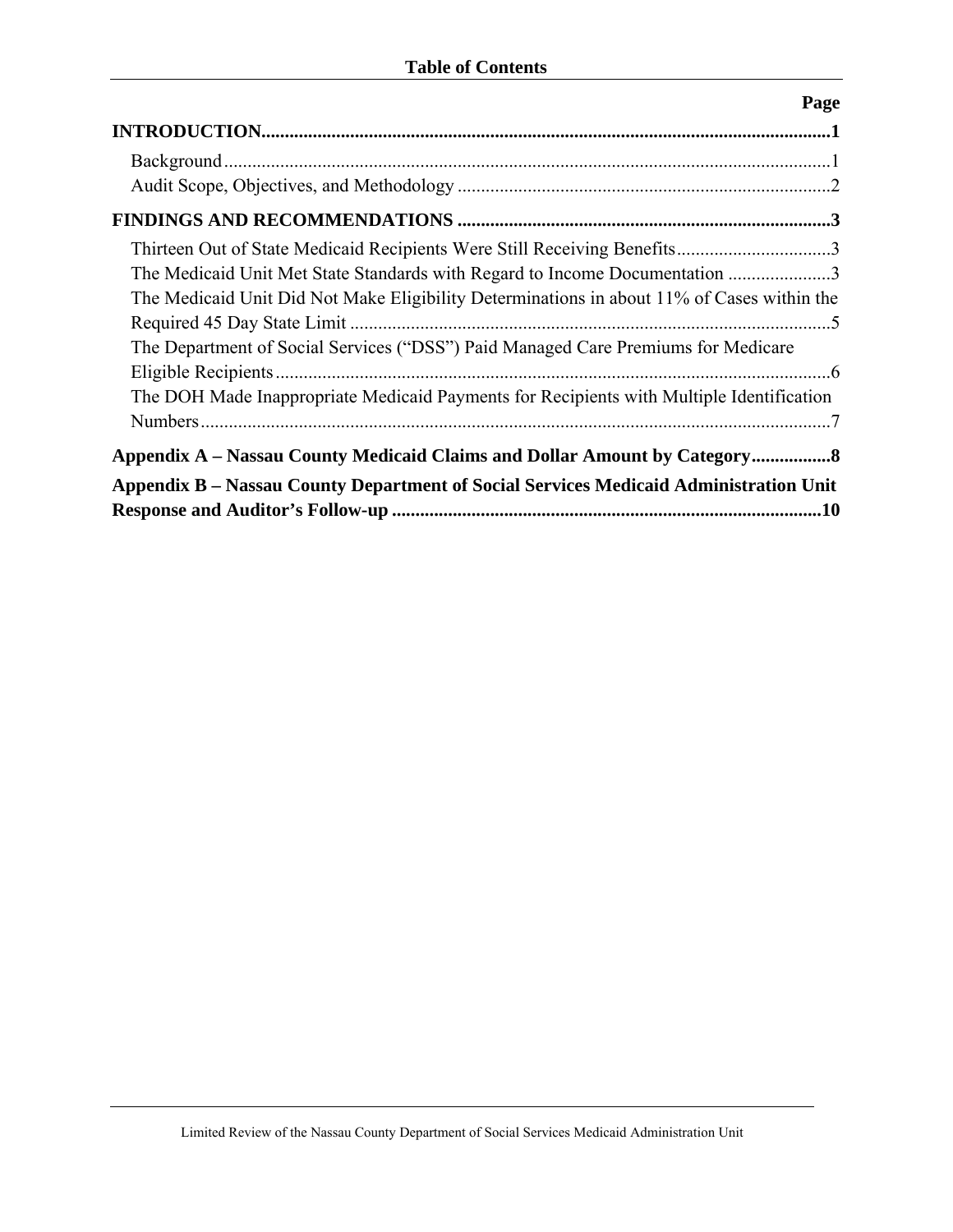## **Background**

Medicaid is a jointly funded, federal-state health insurance program for low-income and needy people. In New York State, the County governments also provide funding. Medicaid covers children, the aged, blind, and/or disabled and other people who are eligible to receive federally assisted income maintenance payments. The U.S. Department of Health and Human Services' Center for Medicare and Medicaid Services oversees state administration of Medicaid.<sup>3</sup>

Medicaid in New York State is administered by the NYS Department of Health ("DOH"), and is governed by the State Social Services Law, NYS Code of Rules and Regulations ("NYCRR Title 18"). The Nassau County Department of Social Services ("DSS") Medicaid Administration Unit ("Medicaid Unit") processes Medicaid applications following these regulations.

The Medicaid Unit processes Medicaid applications to assess applicant eligibility and monitors changes in eligibility status. In 2010, the Medicaid Unit opened 23,183 cases. There are a number of ways that Medicaid applications are received by the Medicaid Unit. Some come from Facilitated Enrollers that work for Managed Care providers and are trained by New York State. Others come from Deputized Workers, who are workers that work for Medicaid providers that have a Memorandum of Understanding with Nassau County and work at various providers such as hospitals, community based agencies, and clinics, and assist in the application process.

| <b>Medicaid Expenditures for Years 2004 - 2011</b> |                         |               |               |               |                  |         |          |
|----------------------------------------------------|-------------------------|---------------|---------------|---------------|------------------|---------|----------|
|                                                    | Year Gross Expenditures | Federal       | <b>State</b>  | County        | <b>Federal %</b> | State % | County % |
| 2004                                               | \$1,348,010,574         | \$677,918,186 | \$418,502,458 | \$251,589,925 | 50.29%           | 31.05%  | 18.66%   |
| 2005                                               | \$1,457,929,904         | \$709,907,368 | \$471,602,922 | \$276,419,615 | 48.69%           | 32.35%  | 18.96%   |
| 2006                                               | \$1,451,945,784         | \$700,494,469 | \$533,634,714 | \$217,816,601 | 48.25%           | 36.75%  | 15.00%   |
| 2007                                               | \$1,432,446,673         | \$693,205,373 | \$521,215,292 | \$218,026,009 | 48.39%           | 36.39%  | 15.22%   |
| 2008                                               | \$1,486,919,481         | \$718,783,162 | \$540,181,872 | \$227,954,747 | 48.34%           | 36.33%  | 15.33%   |
| 2009                                               | \$1,626,332,624         | \$784,683,351 | \$638,132,959 | \$203,516,312 | 48.25%           | 39.24%  | 12.51%   |
| 2010                                               | \$1,694,803,759         | \$807,434,623 | \$687,552,293 | \$199,816,843 | 47.64%           | 40.57%  | 11.79%   |
| 2011                                               | \$1,798,834,611         | \$846,775,379 | \$726,179,565 | \$225,879,667 | 47.07%           | 40.37%  | 12.56%   |

Total Medicaid expenditures for the years 2004 through 2010 and the federal, state, and county share of the expenditures were as follows:

The Medicaid Unit provided a listing of Medicaid expenditures in 2010 by the category of service. Categories included skilled nursing facility, inpatient, physician services, and other categories (see Appendix A).

As of May 2010, Medicaid applicants can apply or be recertified for Medicaid by mailing in an application. Face-to-face interviews are no longer required. In addition, applicants need only

 $\overline{a}$ 

<sup>&</sup>lt;sup>3</sup> http://www.socialsecurity.gov/disabilityresearch/wi/medicaid.htm.

Limited Review of the Nassau County Department of Social Services Medicaid Administration Unit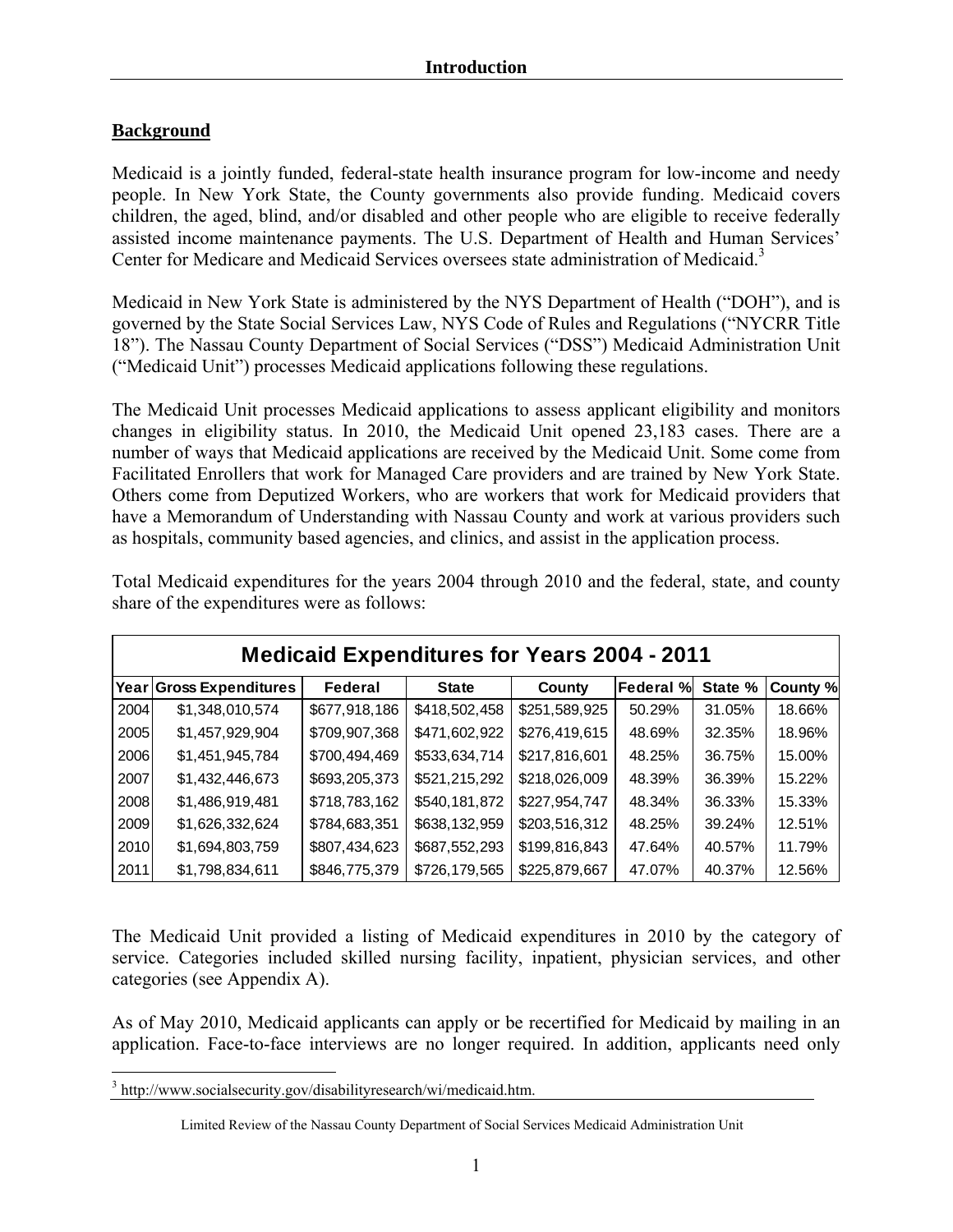#### **Introduction**

supply a statement from another person to prove the applicant's identity, marital status, residence, household composition, age, or absent parent information. Official documents from third party agencies such as driver's licenses, marriage certificates, rent receipts, or birth certificates are not required.

The Medicaid Unit is required to make their determination of eligibility within 45 days, or 90 days in cases of disability applications.

According to the Director of DSS' Office of Investigations ("OI"), 1,184 Medicaid applications were referred to the DSS Office of Investigations in 2010 and 944 applications were referred in 2011.

#### **Audit Scope, Objectives, and Methodology**

The audit period was the years 2010 and 2011. The audit objectives were to:

- 1.) Examine the various functions performed by the DSS Medicaid unit;
- 2.) Determine whether DSS operations adhere to NYS regulations;
- 3.) Review eligibility processing procedures, which include:
	- a.) Income verification;
	- b.) Case management;
	- c.) Managed care;
	- d.) Fair-housing process; and
	- e.) Estate recoveries.
- 4.) Examine the departmental structure of the unit;
- 5.) Review management controls; and
- 6.) Identify potential cost savings that can be achieved through more efficient and effective operations.

An audit includes examining documents and other available evidence that would substantiate the accuracy of the information tested, including all relevant records. It includes testing for compliance with applicable laws and regulations, and other auditing procedures necessary to complete the examination. We believe that this audit provides a reasonable basis for our conclusions.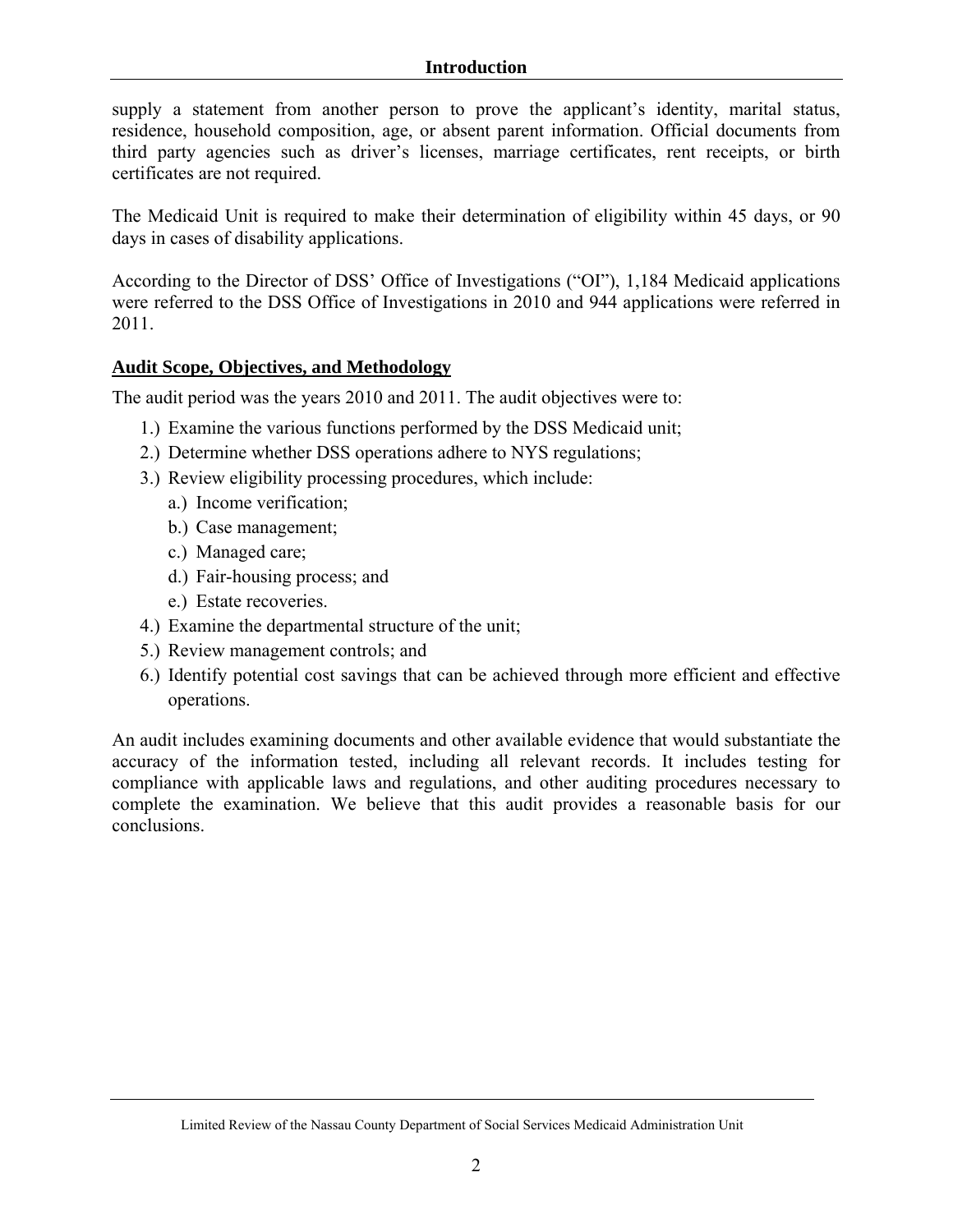# **Audit Finding (1):**

### **Thirteen Out of State Medicaid Recipients Were Still Receiving Benefits**

New York State's policy of allowing for self-attestation of residency and income is a significant control weakness that contributed to our finding that Nassau County is still paying for residents that moved out of state.

New York State lists the forms of documentation that are acceptable for the main eligibility factors, $4$  which pertain to:

- Identity/Marital Status/Residence/Age/Absent Parent Information
- Citizenship/Social Security number
- Earned/Unearned Income
- Resources, i.e., Bank accounts, and other assets (required for applicants 65 or older)
- Expenses for shelter, health insurance, bills
- Disabled/Incapacitated/Pregnant status.

Official third party documentation, such as a U.S. passport to prove citizenship, or NYS Department of Labor correspondence to prove unearned income, is required. However, per New York State, the applicant may provide a statement from another person, or self-attest to income. As of October 20, 2011, the Medicaid Unit was managing 93,807 active cases. Ninety-eight of these cases listed out-of-state addresses. We examined all 98 of these cases to determine whether out-of-state providers were legitimately providing Medicaid services, or whether the recipient moved out of state, in which case benefits should cease. We identified thirteen cases where the recipient continued to receive benefits after they left the state. Total benefits amounted to \$29,315. The Public Assistance Reporting Information System ("PARIS") identified some of these cases as out-of-state. PARIS is the system that matches recipients receiving assistance in two or more jurisdictions. The benefits were in the form of insurance premiums for Managed Care Plans in which the Medicaid Unit enrolled the recipients.

## **Audit Recommendation:**

The Medicaid Unit should file disenrollment forms and obtain refunds due from insurance carriers in a timely manner for clients that have moved out of state.

## **Audit Finding (2):**

#### **The Medicaid Unit Met State Standards with Regard to Income Documentation**

The tool provided to DSS by NYS for income verification is extremely limited. It only recognizes state and local government employment, not business income.

 $\overline{a}$ 4 New York State Form LDSS-2642.

Limited Review of the Nassau County Department of Social Services Medicaid Administration Unit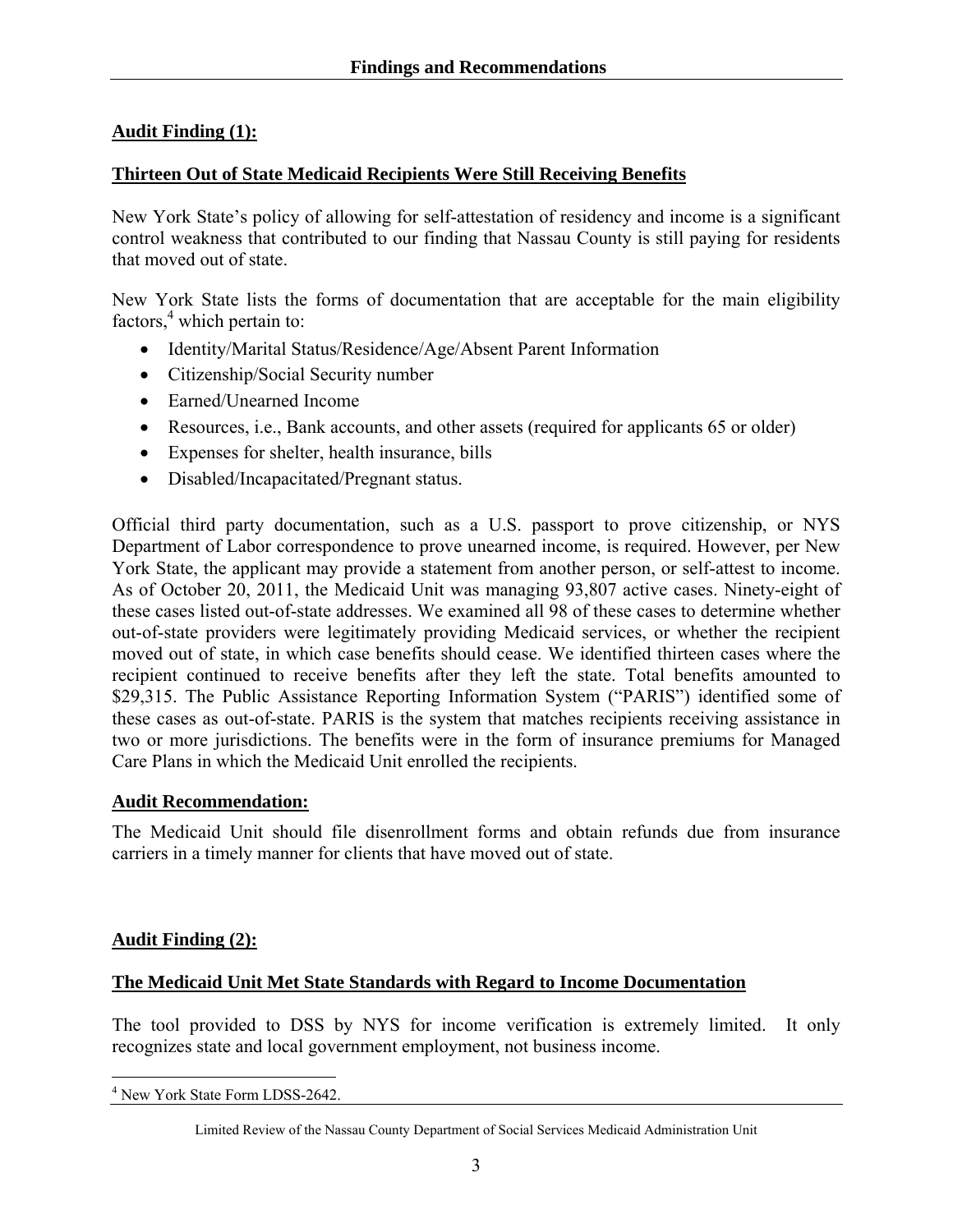Auditors reviewed eligibility-processing procedures, which included the documentation obtained from applicants to verify various eligibility factors such as identity, residence, income, and other eligibility factors; case management; Managed Care enrollment; Fair-Hearing process; resource recovery; and the time taken to make eligibility determinations. Auditors also examined the department's structure, caseloads, and management controls.

The Medicaid Unit uses the Resource File Integration ("RFI"), a New York State Welfare Management System ("WMS") subsystem to verify resource information provided by the applicant. The information provided by this system is usually six months old. RFI matches resources with other state and federal sources from five databases: Wage Reporting System, New York State Directory of New Hires, Unemployment Insurance Benefits, Beneficiary Earning and Data Exchange, and Financial Institution Recipient Match. Since WMS does not have access to the New York State Department of Taxation and Finance database, the applicant's incomes from most employers cannot be matched by RFI or verified by the Medicaid Unit.

We examined 101 case files for adequate documentation supporting eligibility factors such as citizenship, residence, and income. We identified one case that had inconsistencies and did not have adequate documentation explaining income. The case involved a 43 year old female residing with her father. On December 16, 2010, the client submitted her first Medicaid application and claimed shelter expenses of \$200 per week. The Medicaid Unit denied the case. The client applied again on May 18, 2011 and three budgets were prepared.

- The first budget was for the period February 2011 and showed the only income to be unemployment income of \$405 a week.
- The second budget was for the period March 2011 and showed the same unemployment income amount.
- The third budget was for April 2011 and showed that the client had no income since unemployment stopped on March 6, 2011.

The Medicaid Unit opened the case. On her reapplication, the client produced a lease agreement with her father listing \$350 per week rent. The client appeared to have insufficient income to meet her shelter expenses and claimed inconsistent shelter expenses.

Although we identified only one case that did not have adequate documentation, the Department of Social Services' Office of Investigations stated most fraud found pertains to the hiding of income by the applicant and the submission of false documentation. Some examples of fraud that were referred to the District Attorney's Office in 2012 included:

- A 51-year-old Great Neck man falsely reported that he was a part-time security guard for a retail store and falsified records to indicate that his family paid \$750 in monthly rent, in order to illegally qualify for \$40,722 in Medicaid benefits. A DSS investigation revealed that the man actually owned a successful clothing store in Manhattan and owned a home in Great Neck purchased in 2006 for \$856,000;
- A 52-year-old Merrick man illegally obtained \$42,322 in Medicaid and Food Stamps benefits after concealing income he received from several businesses that he owned. Despite reporting that he was either unemployed or working as a day laborer at various

Limited Review of the Nassau County Department of Social Services Medicaid Administration Unit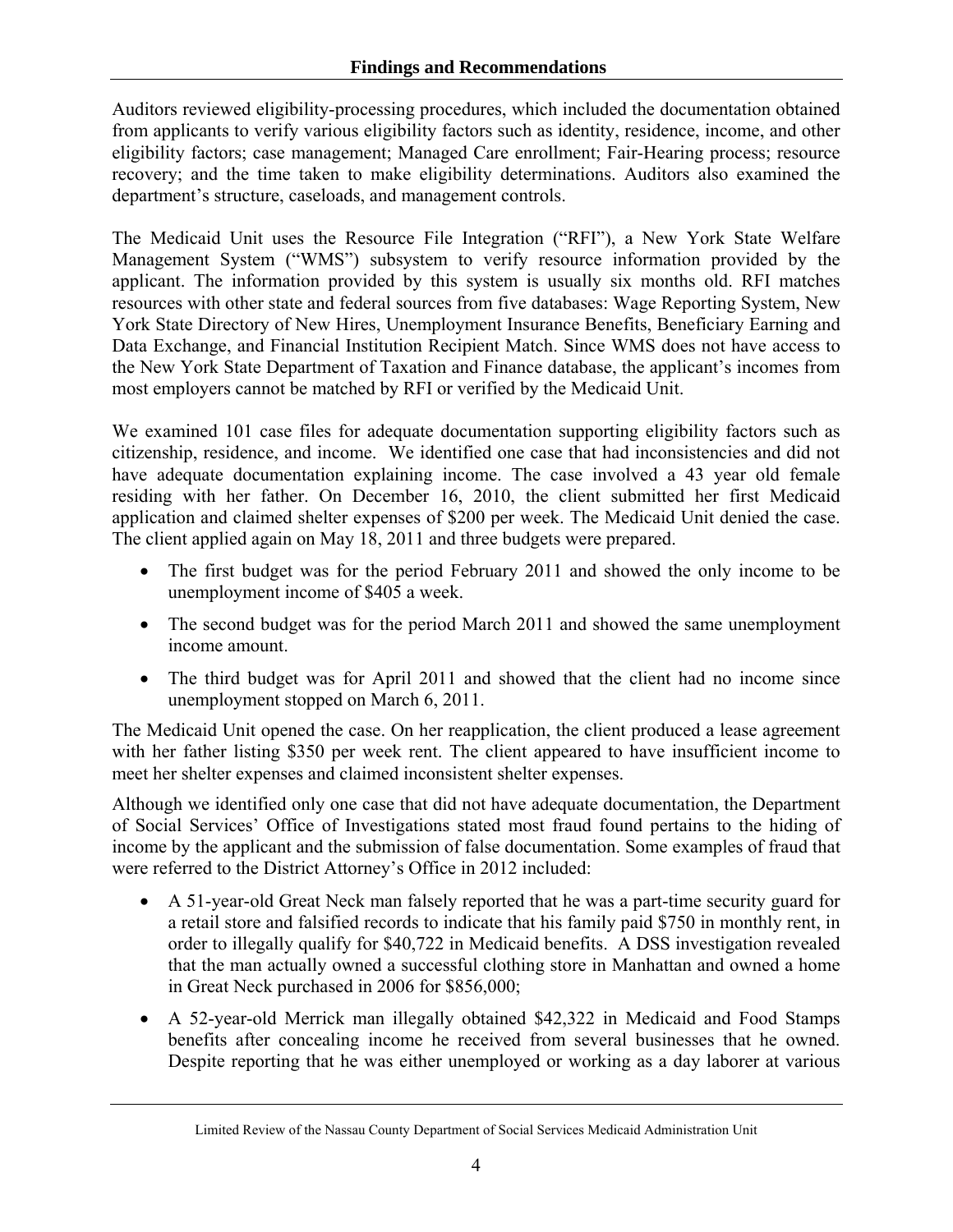times, a DSS investigation revealed that the man and his family owned four businesses, a \$613,000 home in Merrick, a 2010 Cadillac and a 2011 Chevy Camaro;

- A 52-year-old Plainview woman and her husband failed to report their true income, resulting in \$33,618 in illegally obtained Medicaid benefits; and
- A 56-year-old East Meadow man failed to disclose his true income and falsely stated that he was working part-time at a pizzeria in order to illegally qualify for \$15,844 in Medicaid and Food Stamps benefits. A DSS investigation revealed that the pizzeria that the man reportedly worked for does not exist and that he is employed as an "Executive Chef" at an upscale restaurant.

All of these cases were referred to the Nassau County District Attorney's Office for criminal fraud prosecution, and full restitution.

# **Audit Recommendations:**

The Medicaid Unit should review all required documentation for inconsistencies regarding income and shelter expenses before determining client eligibility for Medicaid benefits. The case of the 43-year-old female discussed above should be referred to the Office of Investigations.

# **Audit Finding (3):**

# **The Medicaid Unit Did Not Make Eligibility Determinations in about 11% of Cases within the Required 45-Day State Limit**

The social services district must determine an applicant's eligibility for Medicaid within 45 days of the date of application, or in the case of applications for disability, within 90 days of the application, or in some cases within 30 days of the application.<sup>5</sup>

In 2010, the Medicaid Unit made eligibility determinations for 23,183 cases that they opened. We based our evaluation of the length of time to make determinations on the registration date, which is the date that the Medicaid Unit received the application. For 2,482 cases or 10.7% of the cases, the determinations were made over 45 days after the applications were received. For 582 cases or 2.5% of the cases, the determinations were made after 90 days. Cases on average were disposed of within 24 days of the registration date. The largest number of days taken was 322 days.

The risk exists that DSS could become the subject of a lawsuit for not determining eligibility within state time limits.

We met with the Suffolk County Medicaid Unit to compare their operations and staffing with the Nassau County Medicaid Unit. A report provided by the Nassau Medicaid Unit provided the following information:

 $\overline{a}$  $<sup>5</sup>$  NYCRR Title 18, Section 360-2.4(a)</sup>

Limited Review of the Nassau County Department of Social Services Medicaid Administration Unit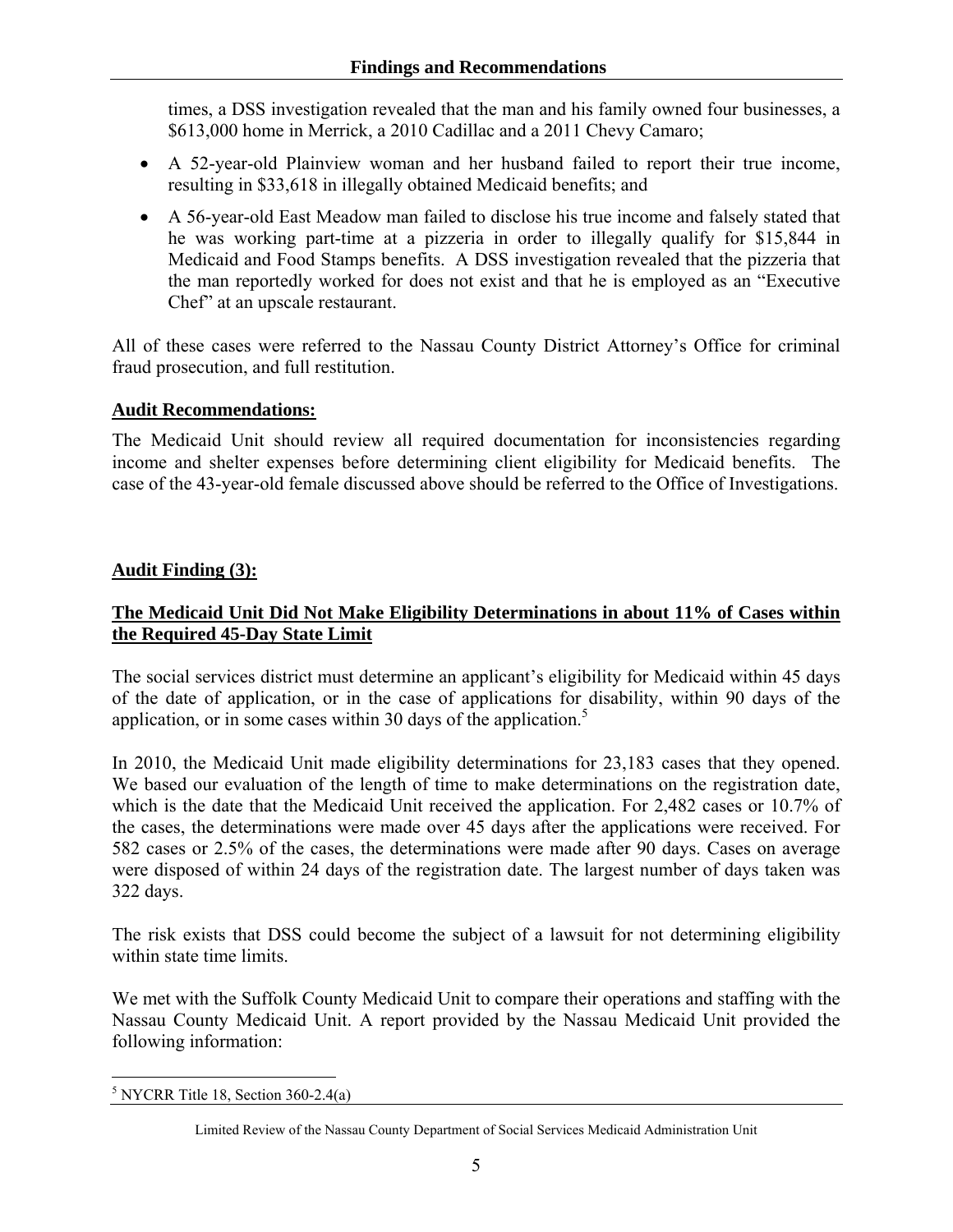| Medicaid Statistics for June 2012         |               |                |  |  |
|-------------------------------------------|---------------|----------------|--|--|
|                                           | <b>Nassau</b> | <b>Suffolk</b> |  |  |
| Average number of employees in department | 100           | 450            |  |  |
| <b>Active Cases</b>                       | 97,990        | 119,080        |  |  |
| Opened cases June 2012                    | 3,664         | 5,672          |  |  |
| Pending applications                      | 6,885         | 7,451          |  |  |
| Pending applications over 30 days old     | 2,098         | 300            |  |  |
| Rejected cases June 2012                  | 3,231         | 5,858          |  |  |
| Cases reopened                            | 2,137         | 3,111          |  |  |
| Cases denied                              | 829           | 2,221          |  |  |
| Cases withdrawn                           | 265           |                |  |  |

Throughout the audit, the Medicaid Unit administration cited understaffing as a serious concern. As the chart above shows, the Suffolk Medicaid Unit has more than four times the staff of the Nassau Medicaid Unit with only 22% more cases than the Nassau Medicaid Unit.

# **Audit Recommendations:**

The Medicaid Unit should make every effort to ensure that eligibility for all cases is determined within the 45 or 90-day limits required by state law.

DSS should consider hiring additional staff to meet their obligations, as the cost of additional workers is reimbursed 75% from other sources, Federal (50%) and state (25%). This reimbursement covers both salary and fringe benefits.

# **Audit Finding (4):**

# **The Department of Social Services ("DSS") Paid Managed Care Premiums for Medicare Eligible Recipients**

The New York State Department of Health ("DOH") refers to Medicaid recipients who also have Medicare coverage as dual eligibles. As a payor of last resort, Medicaid only pays a dual eligible recipient's coinsurance and deductible amounts. Dual eligible recipients should not be enrolled in managed care plans, as the premium payment for managed care exceeds what Medicaid would pay for a recipient's coinsurance and deductibles.

An audit of the DOH's Medicaid Program by the New York State Office of the State Comptroller<sup>6</sup> found that over a three-year period ending May 31, 2010, Nassau County's DSS would have saved \$959,306 by paying the recipients' coinsurance and deductible amounts rather

 $\overline{a}$ <sup>6</sup> "Unnecessary Managed Care Payments for Medicaid Recipients with Medicare", New York State Office of the State Comptroller, audit report 2010-S-75, April 2012.

Limited Review of the Nassau County Department of Social Services Medicaid Administration Unit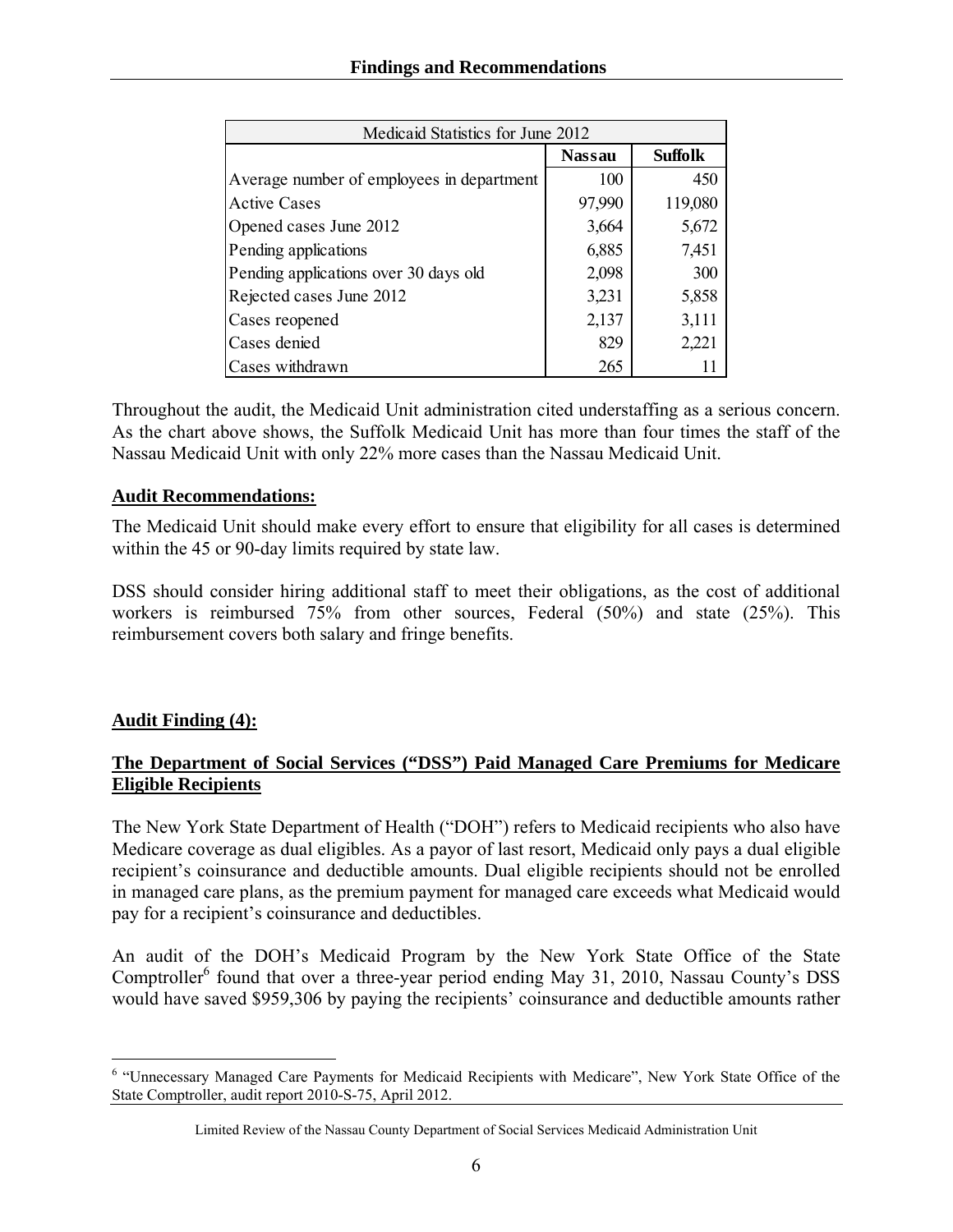than having paid their Managed Care premiums. Approximately 200 managed care cases per year were not switched to the coinsurance and deductibles payments.

Although New York State has a contract with  $MAXIMUS<sup>7</sup>$ , and one of its responsibilities is to dis-enroll Managed Care recipients when they become eligible for Medicare, the primary responsibility for dis-enrolling dual eligible clients belongs to the Managed Care Unit within the Medicaid Unit. The Managed Care Unit cited understaffing as a serious concern.

## **Audit Recommendation:**

The Medicaid Unit should ascertain why Medicare eligible recipients were not dis-enrolled from the Medicaid Managed Care Plans.

## **Audit Finding (5):**

## **The DOH Made Inappropriate Medicaid Payments for Recipients with Multiple Identification Numbers**

An audit of DOH's Medicaid Program by the NYS Office of the State Comptroller<sup>8</sup> found that for the three years ended May 31, 2010, DOH overpaid approximately \$17.3 million in Medicaid in New York State because 9,848 recipients were enrolled into Medicaid with multiple identification numbers. Upon further investigation, it was determined that \$303,087 of this amount pertained to Nassau County recipients. The State's Welfare Management System ("WMS") produces reports identifying persons who are already enrolled in Medicaid. However, the reports are not useful in checking for a duplicate recipient identification number when a Social Security number is not recorded in connection with an already established identification number. Local social service personnel were often not aware of online tools in WMS that can be used.

## **Audit Recommendations:**

The Medicaid Unit should take steps to minimize the potential for the issuance of multiple identification numbers to the same recipient, including using the appropriate WMS reports and online tools. This should include verifying applications submitted through emergency rooms and facilitated enrollees.

 7 MAXIMUS is an enrollment contractor for government insurance programs.

<sup>&</sup>lt;sup>8</sup> "Inappropriate Medicaid Payments for Recipients with Multiple Identification Numbers and No Social Security Numbers", New York State Office of the State Comptroller, audit report 2010-S-29, July 2012.

Limited Review of the Nassau County Department of Social Services Medicaid Administration Unit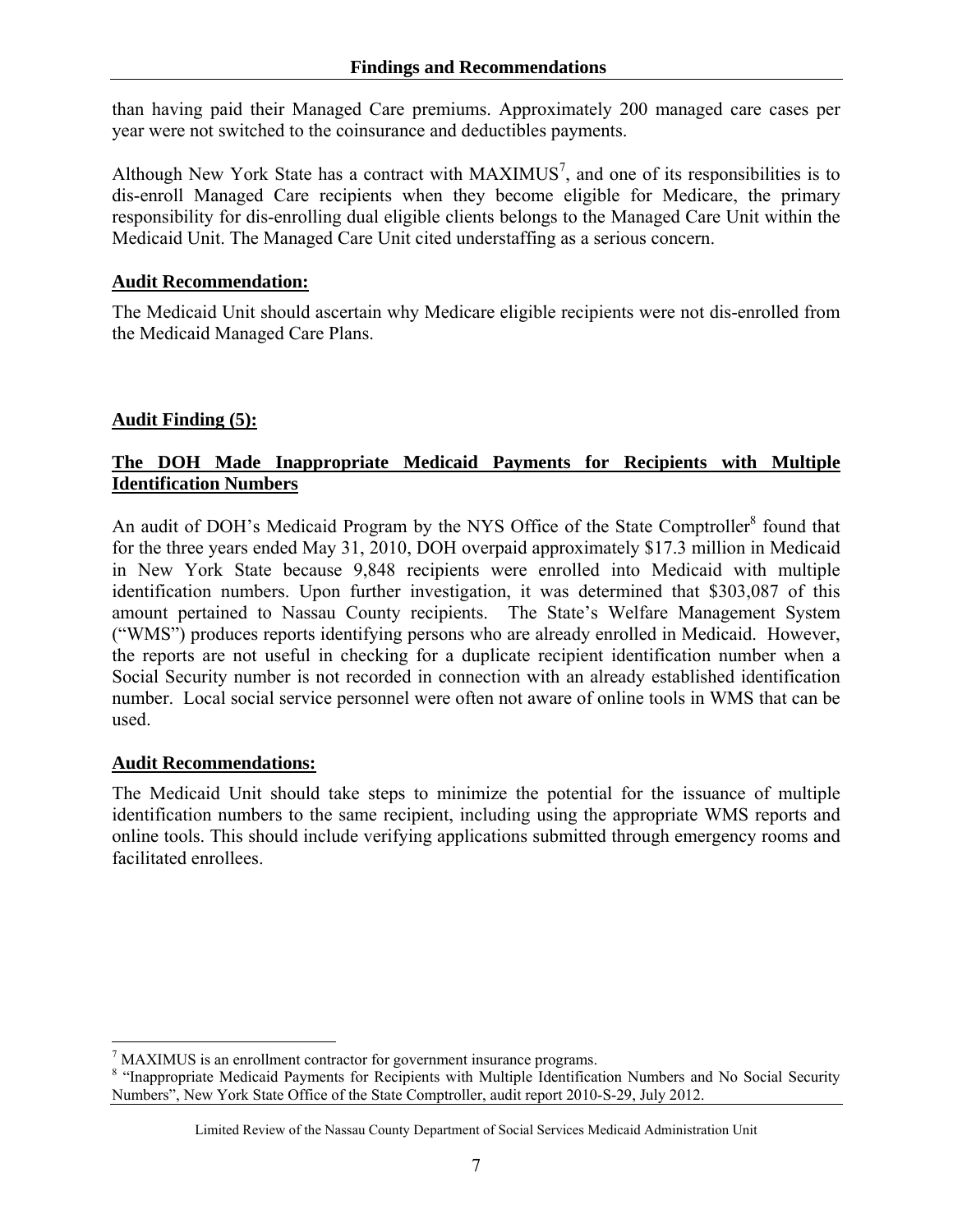#### **2010 Nassau County Medicaid Claims and Dollar Amount by Category of Service**

**(Source: eMedNY database: Dollar amounts are based on date of payment; DSS Medicaid Unit)** 

| <b>Category of Service</b>                                        | <b>Claims</b> | \$ Amount          |
|-------------------------------------------------------------------|---------------|--------------------|
| <b>Grand Total</b>                                                | 6,586,330     | \$1,673,555,212.47 |
| <b>SKILLED NURSING FACILITY</b>                                   | 268,666       | \$358,277,494.86   |
| CAPITATION PROVIDER (Managed Care premiums)                       | 954,123       | \$300,127,977.07   |
| <b>OMRDD WAIVER SERVICES</b>                                      | 598,273       | \$266,923,476.55   |
| <b>INPATIENT</b>                                                  | 37,785        | \$194,925,138.68   |
| VENDOR PERSONAL CARE SERVICES (Personal Care Aides)               | 771,148       | \$125,213,213.36   |
| <b>DRUGS</b>                                                      | 1,298,482     | \$100,708,086.61   |
| INTERMEDIATE CARE FACILITY/ DEVELOPMENTALLY DISABLED              | 45,555        | \$67,602,634.00    |
| DIAGNOSTIC & TREATMENT CENTER SERVICES (FREE-STANDING CLINIC)     | 318,213       | \$39,122,700.07    |
| <b>HOSPITAL BASED OUTPATIENT SERVICES</b>                         | 240,406       | \$35,360,617.22    |
| OMH REHABILATATIVE SERVICES (Office of Mental Health)             | 24,399        | \$27,205,104.88    |
| <b>HOME CARE PROGRAM</b>                                          | 191,483       | \$22,541,622.70    |
| <b>CASE MANAGEMENT SERVICES</b>                                   | 67,403        | \$16,531,207.76    |
| PHYSICIAN SERVICES                                                | 673,856       | \$14,287,862.95    |
| HOME HEALTH AGENCY PROFESSIONAL SERVICES                          | 115,044       | \$13,288,730.67    |
| DAY CARE                                                          | 87,170        | \$11,552,638.01    |
| LONG TERM HOME HEALTH CARE                                        | 111,751       | \$11,517,550.46    |
| SUPPORTIVE HEALTH SERVICES                                        | 83,434        | \$8,633,390.09     |
| <b>INVALID COACH</b>                                              | 83,437        | \$7,806,441.43     |
| <b>HOSPICE</b>                                                    | 2,649         | \$7,058,056.84     |
| MEDICAL APPLIANCE, EQUIPMENT, SUPPLY DEALER                       | 101,455       | \$6,201,349.00     |
| <b>HOSPITAL REGISTRY LPN</b>                                      | 24,207        | \$5,846,138.24     |
| <b>DENTAL SERVICES</b>                                            | 64,067        | \$5,187,318.38     |
| CHILD CARE AGENCIES-MEDICAL PER DIEM                              | 3,751         | \$3,509,889.45     |
| HHA/MED/SRG SUP&DUR MED EQP (HHA CONTRS SVCS-VNDR SBMTS BILL      | 16,545        | \$3,432,643.06     |
| ASSISTED LIVING PROGRAM (ALP).                                    | 39,651        | \$3,146,487.64     |
| LPN                                                               | 10,563        | \$2,341,498.94     |
| ORDERED AMBULATORY OTHER THAN LABS                                | 15,035        | \$2,140,503.21     |
| <b>TAXI</b>                                                       | 51,043        | \$1,860,313.65     |
| <b>RN</b>                                                         | 7,249         | \$1,749,006.06     |
| NURSING REGISTRY RN                                               | 6,612         | \$1,648,729.26     |
| AMBULANCE - EMERGENCY                                             | 28,676        | \$1,410,663.11     |
| <b>CLINICAL PSYCHOLOGY SERVICES</b>                               | 25,779        | \$1,111,707.57     |
| <b>TRANS DAY TREATMENT</b>                                        | 27,545        | \$922,681.33       |
| ORDERED AMBULATORY (OTHER THAN LABS)                              | 11,023        | \$912,619.29       |
| PHARMACY MEDICAL SUPPLIES, EQUIPMENT AND APPLIANCES               | 14,345        | \$525,193.59       |
| RESIDENTIAL TREATMENT FACILITY                                    | 77            | \$464,562.03       |
| LABORATORY (FREE-STANDING)                                        | 37,203        | \$423,280.34       |
| DEFAULT CATEGORY OF SERVICE (PROFESSIONAL CMS MEDICARE CROSSOVER) | 19,891        | \$400,056.02       |
| LABORATORY (HOS-BASED) ORDERED AMBULATORY                         | 17,252        | \$208,353.30       |
| PODIATRY SERVICES                                                 | 36,108        | \$188,399.35       |
| <b>BRIDGES TO HEALTH WAIVER</b>                                   | 324           | \$185,393.36       |
| AUDIOLOGIST/HEARING AID DEALER                                    | 4,685         | \$172,535.77       |
| <b>NURSE PRACTITIONER</b>                                         | 10,331        | \$130,556.99       |
| PHARMACY                                                          | 565           | \$117,994.33       |
| OPTOMETRIST (SELF EMPLOYED)                                       | 6,361         | \$113,292.82       |
| MENTAL RETARDATION, OUTPATIENT SERVICES                           | 637           | \$112,942.94       |
| OPTICAL ESTABLISHMENT WITH SALARIED OPTOMETRIST                   | 4,624         | \$93,860.53        |
| EYEGLASS MATERIALS-UPSTATE                                        | 8,796         | \$92,978.00        |
| PERSONAL EMERGENCY RESPONSE SERVICES (PERS).                      | 3,841         | \$76,444.25        |
| PHYSICAL THERAPIST                                                | 8,005         | \$69,400.96        |

Limited Review of the Nassau County Department of Social Services Medicaid Administration Unit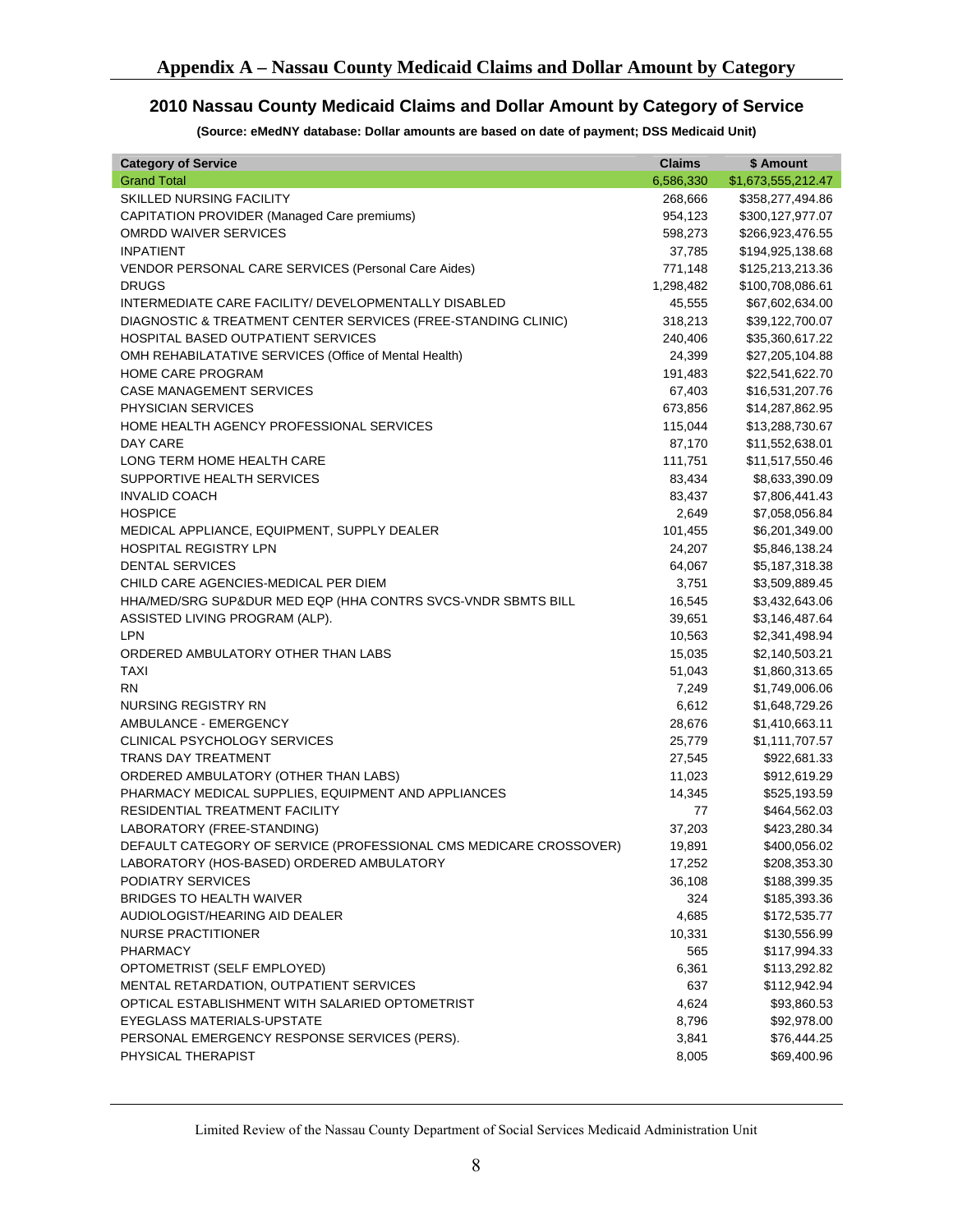| (Source: eMedNY database: Dollar amounts are based on date of payment; DSS Medicaid Unit) |               |             |  |  |  |
|-------------------------------------------------------------------------------------------|---------------|-------------|--|--|--|
| <b>Category of Service</b>                                                                | <b>Claims</b> | \$ Amount   |  |  |  |
| <b>HEARING AID DISPENSER</b>                                                              | 649           | \$27,020.96 |  |  |  |
| OCCUPATIONAL THERAPIST                                                                    | 1,290         | \$10,061.46 |  |  |  |
| CLINICAL SOCIAL WORKER SERVICES                                                           | 465           | \$9,931.57  |  |  |  |
| CHIROPRACTIC SERVICES                                                                     | 2,860         | \$5,478.44  |  |  |  |
| OPTICIAN (OPHTHALMIC DISPENSER) SELF- EMPLOYED                                            | 355           | \$4,754.54  |  |  |  |
| <b>PHYSICIAN GROUP</b>                                                                    | 614           | \$4,631.14  |  |  |  |
| <b>EYE PROSTHESIS FITTER</b>                                                              | 31            | \$3,874.67  |  |  |  |
| <b>SPEECH PATHOLOGIST</b>                                                                 | 109           | \$2,661.22  |  |  |  |
| SVE; MIDWIFE                                                                              | 15            | \$2,357.34  |  |  |  |
| THERAPY GROUP SERVICES                                                                    | 190           | \$1,419.90  |  |  |  |
| OPTICAL ESTABLISHMENT WITHOUT SALARIED OPTOMETRIST                                        | 75            | \$936.09    |  |  |  |
| AN OPTICAL ESTABLISHMENT OWNED BY AN OPTOMETRIST(S) OR AN OP                              | 43            | \$566.79    |  |  |  |
| <b>MULTI TYPE GROUP SERVICES</b>                                                          | 56            | \$296.25    |  |  |  |
| OXYGEN AND RELATED EQUIPMENT DEALER                                                       | 11            | \$253.02    |  |  |  |
| <b>AUDIOLOGIST</b>                                                                        | 20            | \$150.72    |  |  |  |
| PODIATRIST GROUP                                                                          | 15            | \$34.18     |  |  |  |
| <b>CLINIC PHARMACY</b>                                                                    | 4             | \$29.70     |  |  |  |
| LABORATORY ORDERED AMBULATORY                                                             | 4             | \$13.64     |  |  |  |
| <b>DENTAL GROUP</b>                                                                       |               | \$3.86      |  |  |  |

# **2010 Nassau County Medicaid Claims and Dollar Amount by Category of Service**

Limited Review of the Nassau County Department of Social Services Medicaid Administration Unit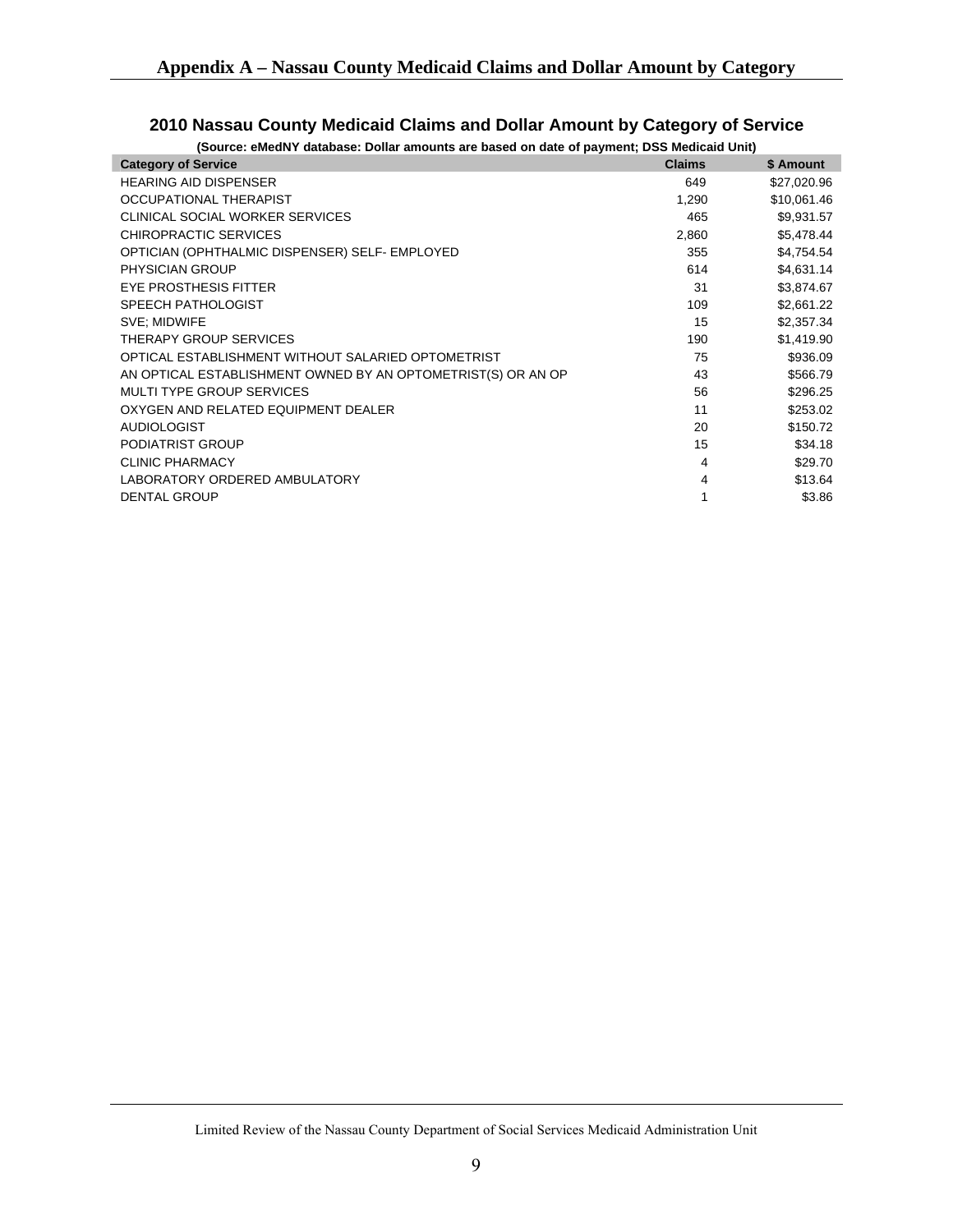*COUNTY EXECUTIVE* 



JOHN E. IMHOF, PhD<br>COMMISSIONER

NASSAU COUNTY DEPARTMENT OF SOCIAL SERVICES 60 CHARLES LINDBERGH BLVD., SUITE 160 UNIONDALE, NEW YORK 11553-3686

January 3, 2013

Ms. Joy Watson Deputy Comptroller Audit and Special Projects Office of the Comptroller 240 Old Country Road Mineola, New York 11501

Dear Ms. Watson:

Enclosed are the Department of Social Services' comments on the Office of the Comptroller's draft Limited Review of the Nassau County Department of Social Services Medicaid Administration Unit.

Thank you for the opportunity to comment.

Sincerely yours,

John E. Imhof, PhD Commissioner

cc: Paul Broderick Mary Brosnan Janet McShea Marjorie Krohn Brendan Roche Douglas Russell Rudolf Carmenaty Carl Dehaney Karen Garber

Limited Review of the Nassau County Department of Social Services Medicaid Administration Unit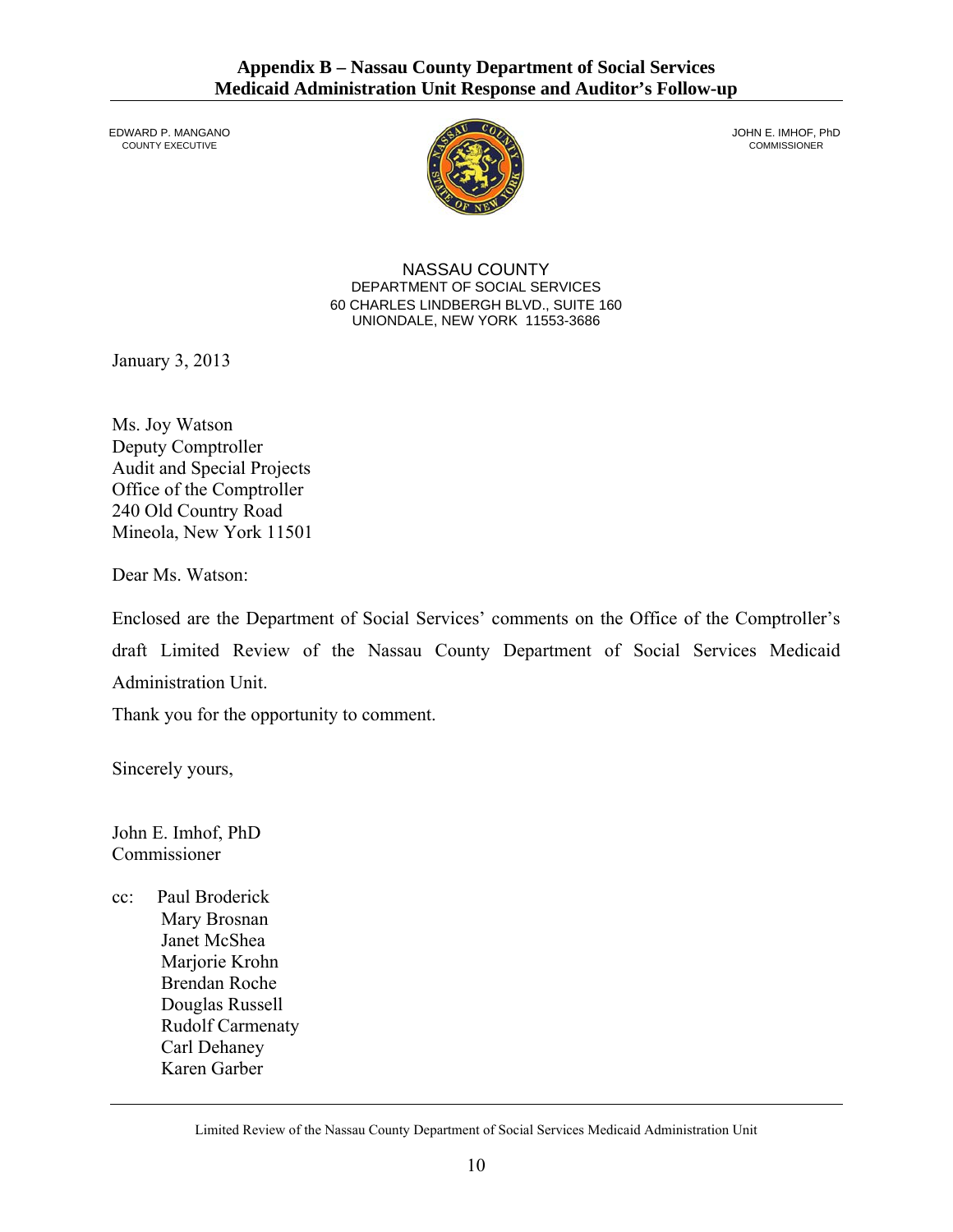#### **General remarks/corrections**

The Nassau County Comptroller's review was for the calendar years 2010 and 2011.

The New York State Office of State Comptroller audit cited in the report issued in April 2012 is for the period of **May 2007 – May 2010**. The policies, procedures, application forms and tools for processing Medicaid applications at that time were essentially different than those for the period of the Nassau County Comptroller's audit

The audit's Summary of Significant Findings states "In 2010, the Medicaid Unit made Medicaid eligibility "determinations" for 23,183. In the Background section (p.1) the report states "In 2010, the Medicaid Unit "opened" 23,183 cases". According to New York State Department of Health figures, there were 48,008 determinations made in Nassau during 2010.

## *Auditor's Follow-up:*

*The number of Medicaid determinations of 23,1839 was obtained from a file provided by the Department of Social Services listing Medicaid cases opened in 2010 with the dates that determinations were made. It does not include determinations of cases that were not opened.* 

### **Audit Finding (1)**

 $\overline{a}$ 

## **Thirteen Out of State Medicaid Recipients Were Still Receiving Benefits**

The Medicaid Program has a highly effective process in place for recovering any and all "overpayments" in the Medicaid program. Of the 93,807 active cases, thirteen cases (.014%) received medical benefits after moving out-of-state. The Department has already recovered \$8,766.90 of the stated \$29,315.

The Nassau Medicaid unit uses the Public Assistance Reporting Information System ("PARIS") to identify the out-of-state cases. The finding states that the PARIS system identified *"some"* of these cases as out-of-state. The findings do not state how many of the 13 cases and, if Nassau had knowledge of those cases.

 The existing Medicaid policies and procedures have consistently and successfully minimized overpayments. The Medicaid program continues to aggressively pursue reimbursement for expenses associated with individuals who relocate or who are otherwise not qualified for the Medicaid program.

<sup>&</sup>lt;sup>9</sup> Medicaid case type 20 only; does not include SSI cases which are automatically eligible, or FHP which has different criteria.

Limited Review of the Nassau County Department of Social Services Medicaid Administration Unit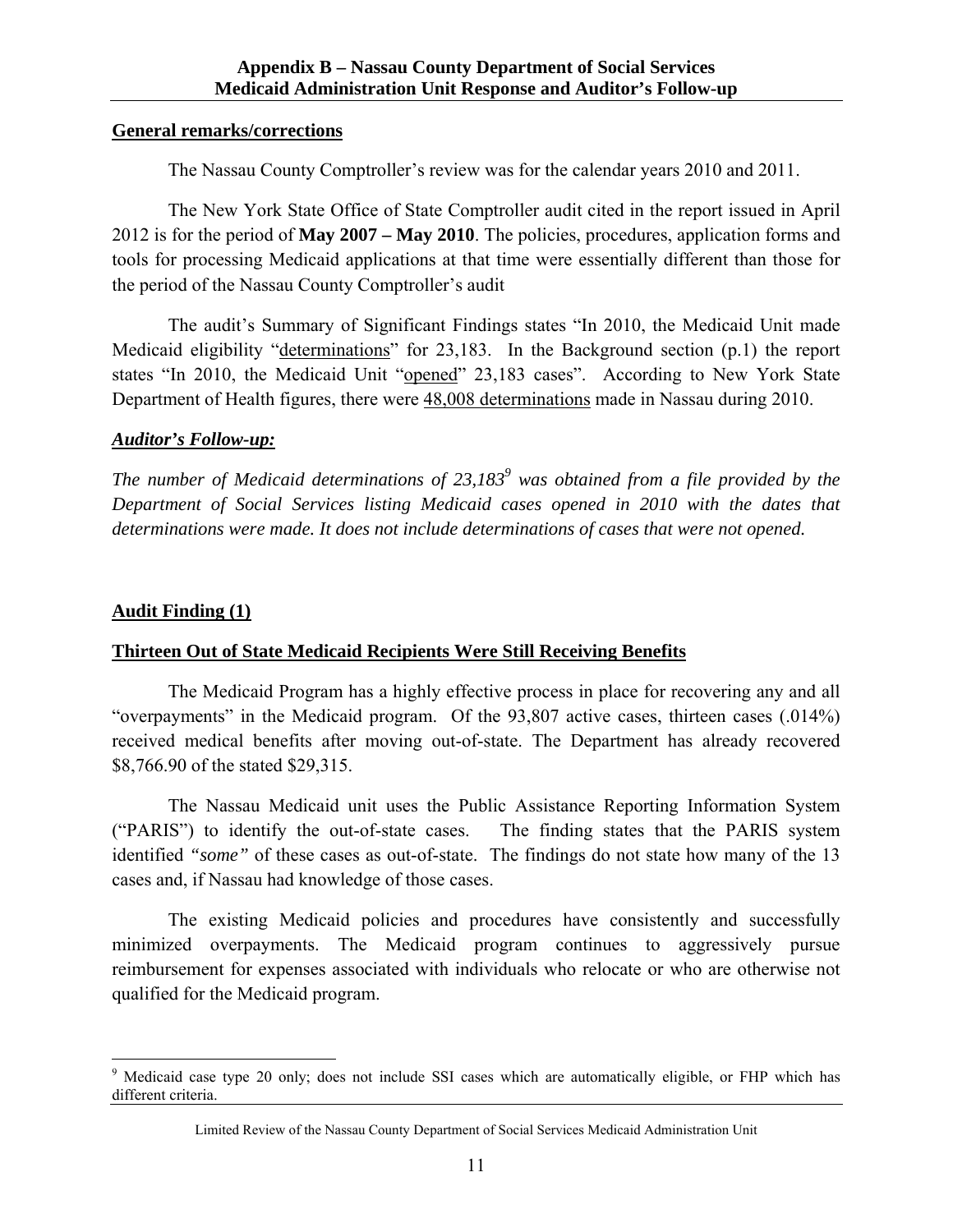# *Auditor's Follow-up:*

*Control systems need to be improved to ensure the more timely identification of clients that move out of state, so that reimbursement of their Medicaid Managed Care premiums can be obtained. At the time of our audit fieldwork, the Medicaid Unit had not yet obtained any reimbursements from the 13 cases identified during the audit. We reiterate our recommendation that the Medicaid Unit should file disenrollment forms and obtain refunds due from insurance carriers for the remaining balance of unrecovered funds* 

# **Audit Finding (2)**

# **The Medicaid Unit Met State Standards with Regard to Income Documentation**

Agreed.

# **Audit Finding (3)**

# **The Medicaid Unit Did Not Make Eligibility Determinations in about 11% of Cases within the Required 45 Day State Limit**

Not all Medicaid applications have a 45-day time requirement. Depending on the case "type" the processing can be 30, 45 or 90 days. The New York State Department of Health does not track the different "types" of applications. Therefore, it is impossible to track the accurate due date on each and every Medicaid application. There are also several exceptions to the "State limits" for processing times:

NYS DOH requires that the Department provide the applicant with extended time, in some instances beyond the processing due date, to better serve the applicant, but therefore automatically resulting in an unavoidable extended application completion time which is charged to the Department and excludes the justification(s) for the delay(s)

If an applicant has participated in the Fair Hearing process the result may be a "reopening" of the case at the time of the Fair Hearing decision thereby automatically inflating the "number of days to process" the application with once again the delayed application processing time being charged to the Department

An applicant who has submitted and been denied a Temporary Assistance (TA) case is automatically considered a Medicaid applicant. However, the application for Medicaid may already be beyond the 45 days when the application is received to be processed as an MA application. The NYS DOH has advised that in those instances, the Medicaid application should

Limited Review of the Nassau County Department of Social Services Medicaid Administration Unit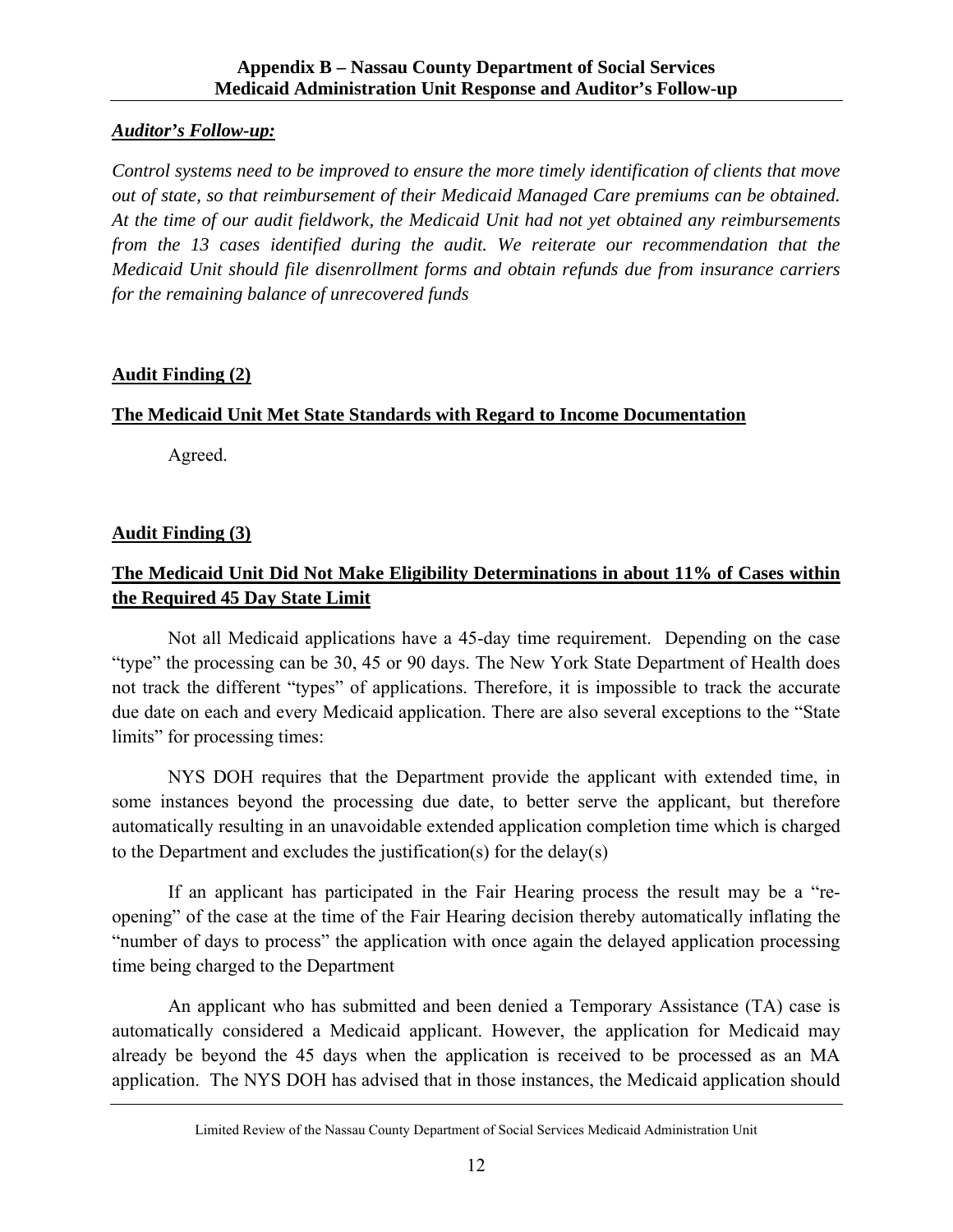be processed as soon as possible after the TA denial. (General Information Message No. 12MA021entitled "Time Periods for Determining Medicaid Eligibility for Applicants Denied Temporary Assistance")

The Audit Findings state the timeliness of the application processing though it does not specify the "type of case" and whether the 11% of the cases made after 45 days were considered timely due to the case type (chronic care, disability, long term care) or the above exceptions. Therefore, the finding assumes that all the applications were not processed timely, when the applications could have been within the required processing time period had there not been some of the exceptions noted above. The scope of the audit did not seek further clarification as to the specific reasons for any application delays.

In order to better track the timing of the different application types, in mid 2012, Nassau County developed a proprietary tracking system to better track the application "type" and due date.

## *Auditor's Follow-up:*

*We reiterate our recommendation that the Medicaid Unit make every effort to ensure that eligibility is determined within the proper time limits based on the type of case. In the case of those exceeding the 45 or 90 day limits, the Medicaid Unit should determine how many of these cases do not meet the requirements for the allowable exceptions to the time limits.* 

*We concur with the Medicaid Unit's development of a proprietary tracking system to better track the application type and due date.* 

## **Audit Finding (4)**

# **The Department of Social Services ("DSS") Paid Managed Care Premiums for Medicare Eligible Recipients**

The NYS Comptroller June 2007 – May 2010 audit, "Unnecessary Managed Care Payments for Medicaid Recipients with Medicare" does not include any reference to a finding "*that over a three-year period ending May 31, 2010, Nassau County's DSS would have saved \$959,306 by paying the recipients' coinsurance and deductible amounts rather than having paid their Managed Care premiums*."

The NYS audit also states that "*The unnecessary Medicaid managed care premiums occurred because of delays in posting recipients' Medicare Data to eMedNY (Medicaid's automated claims processing and payment system) and because recipients were not disenrolled timely from managed care plans once their Medicare data was posted to eMedNY*.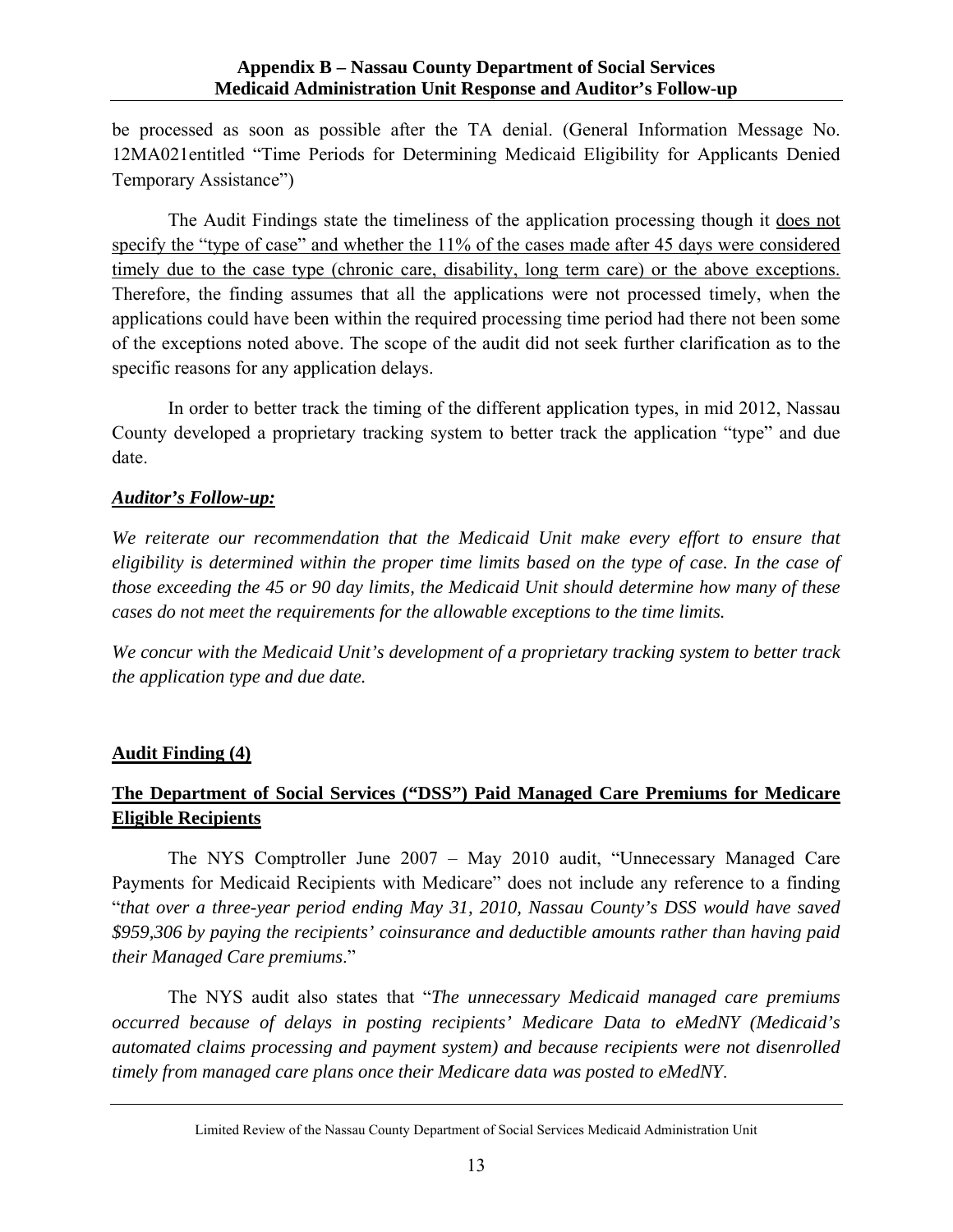#### **Appendix B – Nassau County Department of Social Services Medicaid Administration Unit Response and Auditor's Follow-up**

Nassau County staff cannot directly post the recipients Medicare Date to eMedNY. As for the delay in timely disenrolling clients, The New York State Department of Health issues a monthly "Report of Dually Eligible Recipient's enrolled in Mainstream Managed Care". It is Medicaid's practice and procedure to immediately review and cancel any recipient's enrollment from the Managed Care Plan. The Medicaid program can only review and take action on the information on the report. In the cases cited, the recipients were not on the report. As a result, any figurative cost avoidance figure should be assigned to the New York State Department of Health and NOT to the Department of Social Services.

Also, the policies, procedures and application forms during the time frame of the NYS audit, 2010 – 2011, are essentially different than those during the May 2007 – May 2010 audit.

The 2007 – 2010 NYS Comptroller's audit report also states that "*The enhancements implemented in September 2011 have eliminated the previous delays in posting the Medicare eligibility data received from CMS, and have improved the overall integrity of the Medicare data maintained in eMedNY.*

The Department will continue to immediately remove any recipients listed on the NYS Department of Health "Report of Dually Eligible Recipient's enrolled in Mainstream Managed Care".

#### *Auditor's Follow-up:*

*The amount of \$959,306 of "unnecessary managed care payments for Medicaid recipients with Medicare" was obtained directly from officials at the New York State Office of the State Comptroller. It is the responsibility of the local Medicaid Units to dis-enroll Medicare eligible recipients from managed care plans. The \$959,306 represents managed care premiums that were paid because disenrollment was not performed timely.* 

## **Audit Finding (5)**

# **The DOH Made Inappropriate Medicaid Payments for Recipients with Multiple Identification Numbers**

The finding states that "*Local social service personnel were often not aware of online tools in WMS that can be used.*" It is not clear if this is a Nassau County issue or statewide? Nassau cannot identify any additional tools that staff is not aware of.

The finding states that "*DOH overpaid approximately \$17.3 million in Medicaid in New York State because 9,848 recipients were enrolled into Medicaid with multiple identification* 

Limited Review of the Nassau County Department of Social Services Medicaid Administration Unit